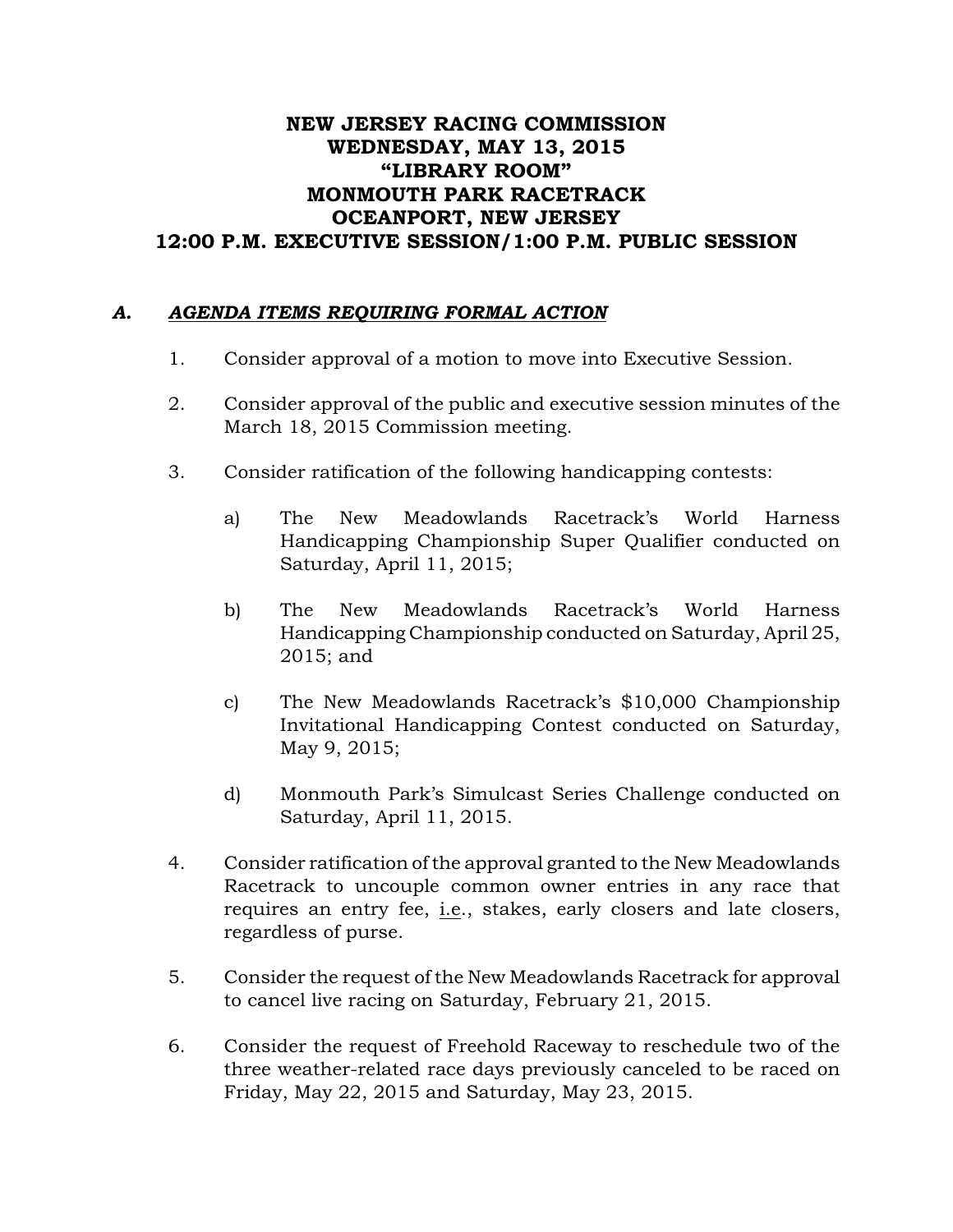Page 2 of 3

- 7. Consider the application, and the comments filed thereupon, of the New Jersey Thoroughbred Horsemen's Association, Inc. for the Pilot Program license pursuant to N.J.A.C. 13:74B-2.4.
- 8. Consider approval of an order directing all undistributed purse money accumulated at Atlantic City Race Course to be paid to the NJTHA, as the holder of thoroughbred racing permits, for use as thoroughbred purses.
- 9. Pursuant to N.J.S.A. 5:5-189, consider the request of the NJTHA, as permit holder, and NJTHA, as horsemen's association, to utilize the total amount of the undistributed purse money accumulated at Atlantic City Race Course to fund assessments for the thoroughbred workers' compensation insurance coverage as provided in N.J.S.A. 34:15-134.
- 10. Consider the request of the Thoroughbred Breeders' Association of New Jersey for approval of a revised Incentive Award Program for 2015.
- 11. Consider the petition of Greenwood Racing, Inc. for approval of its corporate reorganization.
- 12. Consider approval of the NJSEA's petition to modify the Account Wagering Management Agreement, dated October 1, 2012, to provide that Darby shall act as the NJSEA's agent in accordance with the Appellate Division's decision: IMO Order of the New Jersey Racing Commission Approving the NJSEA's Application for Approval of an Account Wagering Management Agreement, Docket No. A-2194-12T1 and A-2353-13T1 (February 17, 2015) to provide that Darby shall act as the NJSEA's agent as ordered by the court.
- 13. Consider the New Jersey Thoroughbred Horsemen's Association 2015 Budgets (2.9% Statutory and .06% Public Purpose).
- 14. Consider the advertisement for public comment in the New Jersey Register of the readoption with amendment of the Racing Commission's rules for Casino Simulcasting which appear as Chapter 72 of Title 13 of the New Jersey Administrative Code and which are due to expire on May 22, 2015.
- 15. Consider the matter of Pedro Granville v. NJRC, OAL Docket No. RAC 11817-2014S.